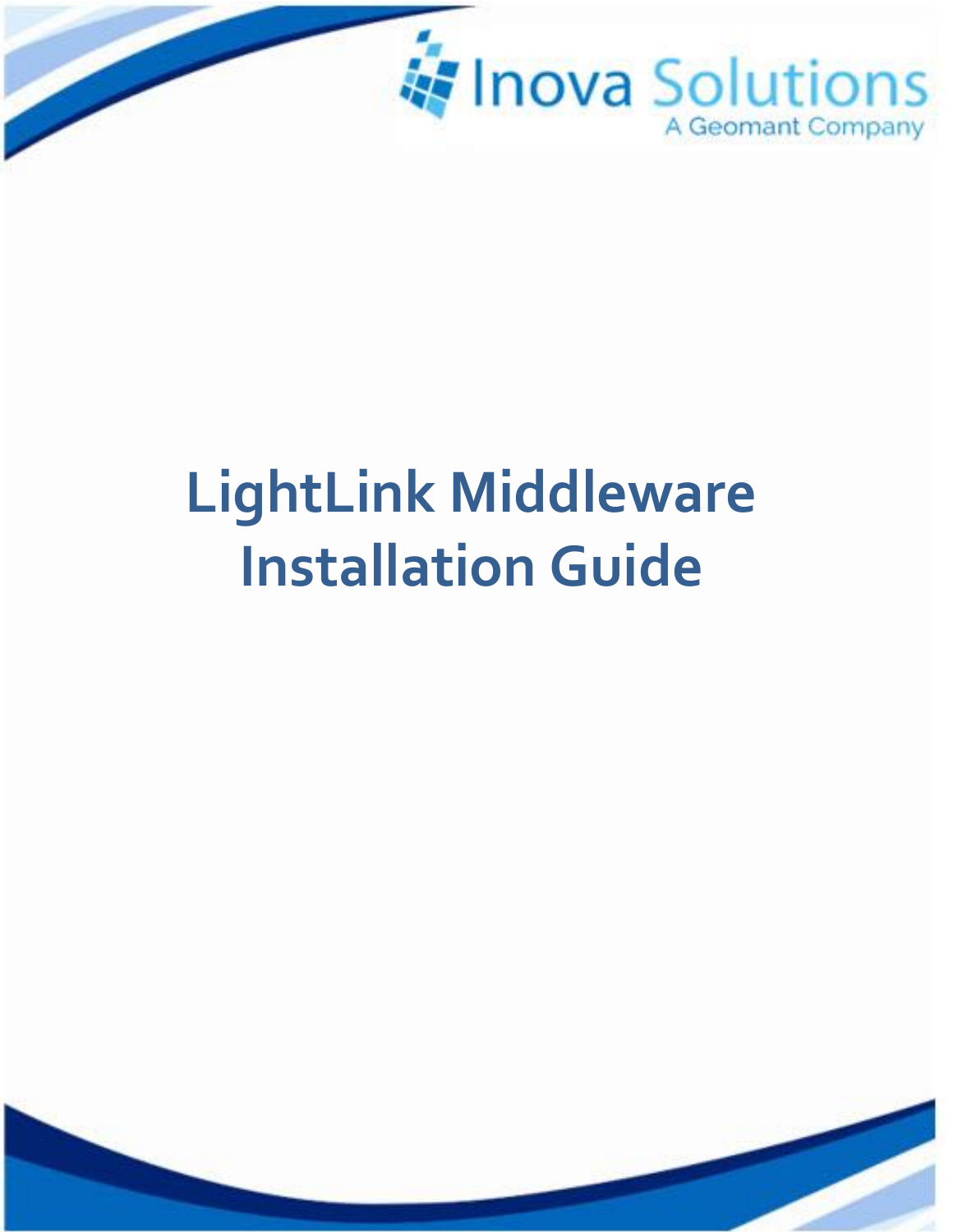

LightLink Middleware Installation Guide

February 1, 2022

#### NOTICE OF TRADEMARK:

Inova LightLink and its components are trademarks of Inova Solutions. Microsoft and Microsoft Windows are registered trademarks of Microsoft Corporation.

While reasonable efforts have been taken in the preparation of this document to ensure its accuracy, Inova Solutions, Inc. assumes no liability resulting from any errors or omissions in this manual, or from the use of the information contained herein.

> © 2022Inova Solutions, Inc., a Geomant Company 971 2nd ST S.E. Charlottesville, VA 22902 434.817.8000

> > [www.inovasolutions.com](http://www.inovasolutions.com/)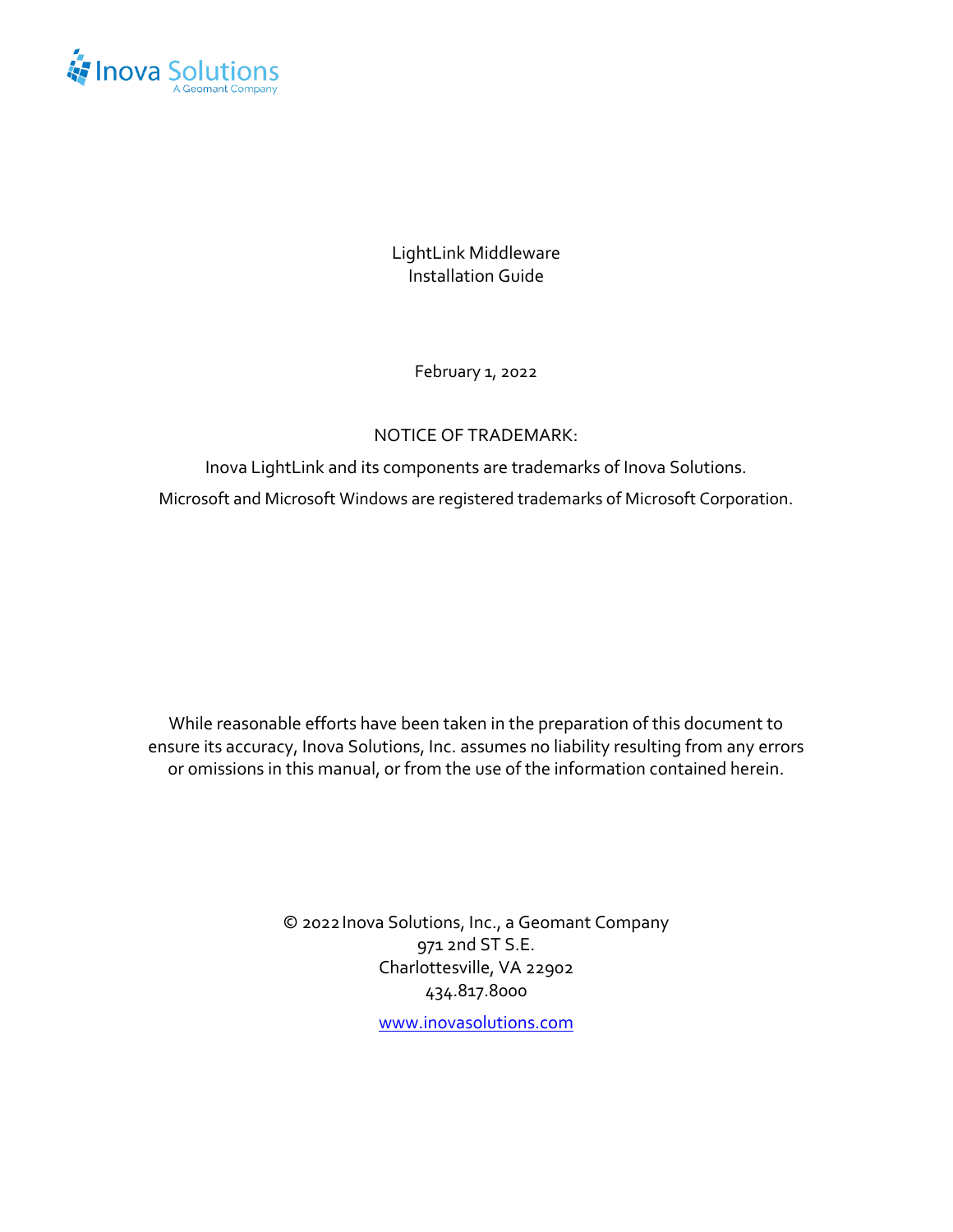

# **Table of Contents**

| $\mathbf{1}$ .                                                              |                                                                     |  |
|-----------------------------------------------------------------------------|---------------------------------------------------------------------|--|
| 1.1.                                                                        |                                                                     |  |
| 2.                                                                          |                                                                     |  |
| 2.1.                                                                        |                                                                     |  |
| 2.2.                                                                        |                                                                     |  |
| 2.3.                                                                        |                                                                     |  |
| $3 -$                                                                       |                                                                     |  |
| 4.                                                                          |                                                                     |  |
| 4.1.                                                                        |                                                                     |  |
| 4.2.                                                                        |                                                                     |  |
| 4.2.1.                                                                      |                                                                     |  |
| 4.2.2.                                                                      | Default Local Database (with Inova Solutions Instance Installer)  4 |  |
| 4.3.                                                                        |                                                                     |  |
| 4.4.                                                                        |                                                                     |  |
| 4.5.                                                                        |                                                                     |  |
|                                                                             |                                                                     |  |
|                                                                             |                                                                     |  |
|                                                                             |                                                                     |  |
|                                                                             |                                                                     |  |
|                                                                             |                                                                     |  |
|                                                                             |                                                                     |  |
|                                                                             |                                                                     |  |
| Appendix D - LightLink Database Connection Manager Silent Configuration  12 |                                                                     |  |
|                                                                             |                                                                     |  |
|                                                                             |                                                                     |  |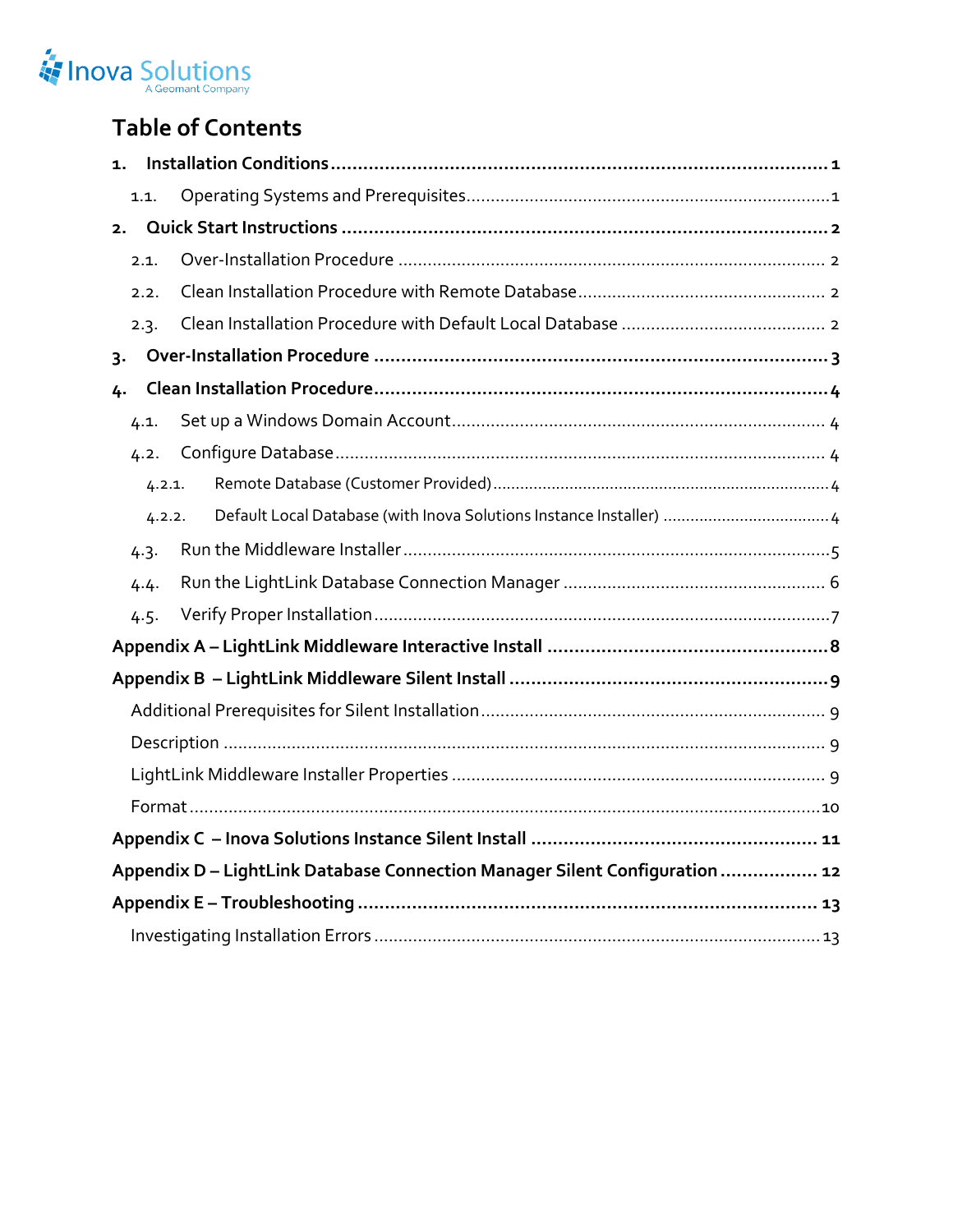

## <span id="page-3-0"></span>**1. Installation Conditions**

#### <span id="page-3-1"></span>**1.1. Operating Systems and Prerequisites**

Refer to the online **Knowledge Base** for the most current information about supported operating systems and prerequisites for installation:

<https://docs.geomant.com/wallboard/lightlink/index.html>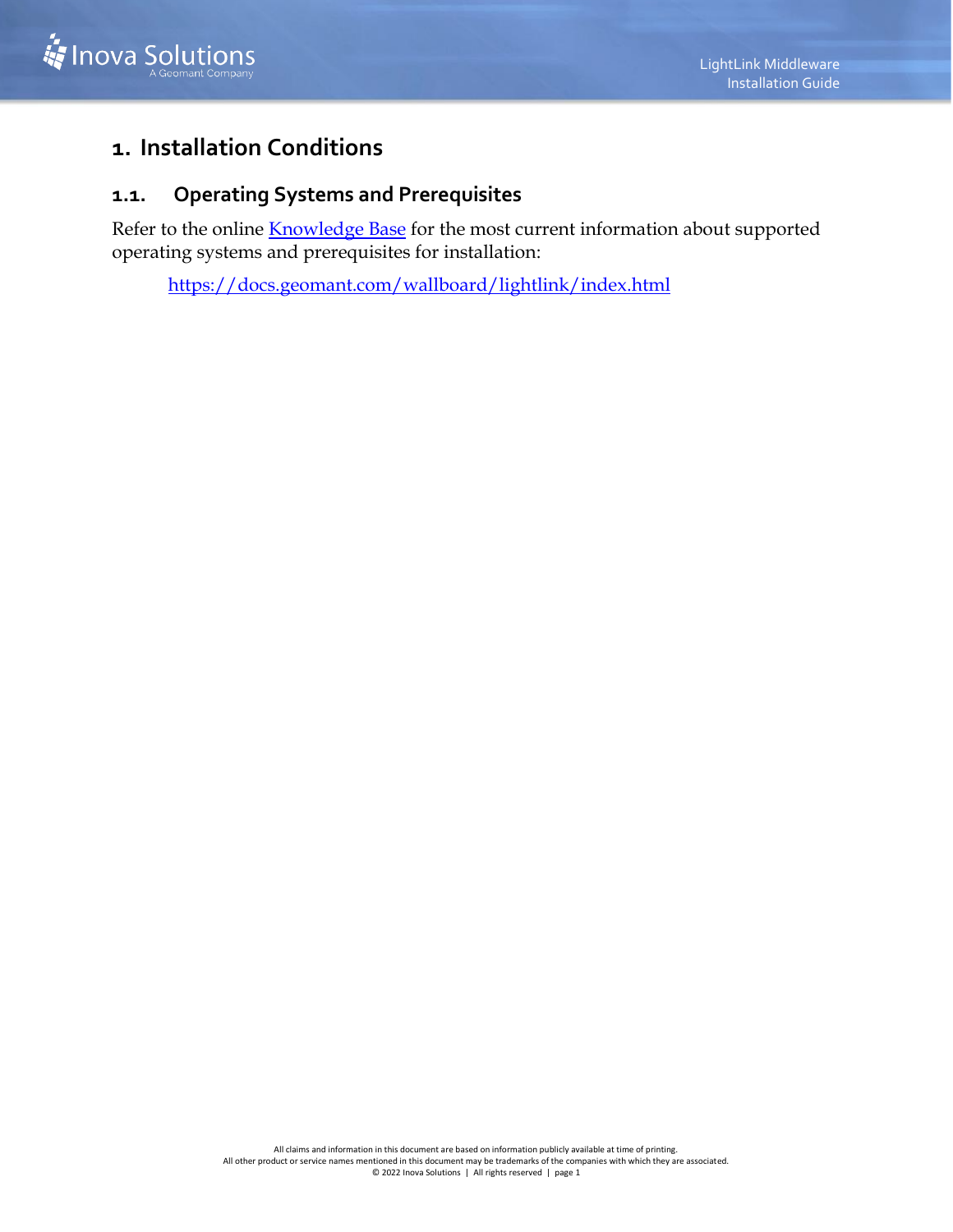# <span id="page-4-0"></span>**2. Quick Start Instructions**

This section is a quick reference guide; refer to subsequent sections for detailed steps. Refer to LightLink knowledge base (referenced in Section [1\)](#page-3-0) for information about prerequisites for Middleware installation.

#### **2.1. [Over-Installation Procedure](#page-5-0)**

- <span id="page-4-1"></span>1. [Run the Middleware Installer,](#page-7-0) accepting the settings from the prior install and changing the license key if desired
- <span id="page-4-2"></span>2. Run Administrator to verify proper installation.

#### **2.2. [Clean Installation Procedure](#page-6-0) with Remote Database**

- 1. [Set up a Windows Domain Account](#page-6-1) to run the LightLink services and to access the remote database.
- 2. Install and configure [the remote database in accordance with customer](#page-6-3) policies.
- 3. [Run the Middleware Installer.](#page-7-0)
- 4. [Run the LightLink Database Connection Manager](#page-8-0) to set up database authentication for Middleware to connect to the custom database, and to create the LightLink database tables.
- 5. Run Administrator to verify proper installation.

#### <span id="page-4-3"></span>**2.3. Clean Installation Procedure with Default Local Database**

- 1. [Set up a Windows Domain Account](#page-6-1) to run the LightLink services and to access the local database.
- 2. [Run the Inova Solutions Instance Installer.](#page-6-4)
- 3. [Run the Middleware Installer.](#page-7-0)
- 4. [Run the LightLink Database Connection Manager](#page-8-0) to set up database authentication for Middleware to connect to the local database, and to create the LightLink database tables.
- 5. Run Administrator to verify proper installation.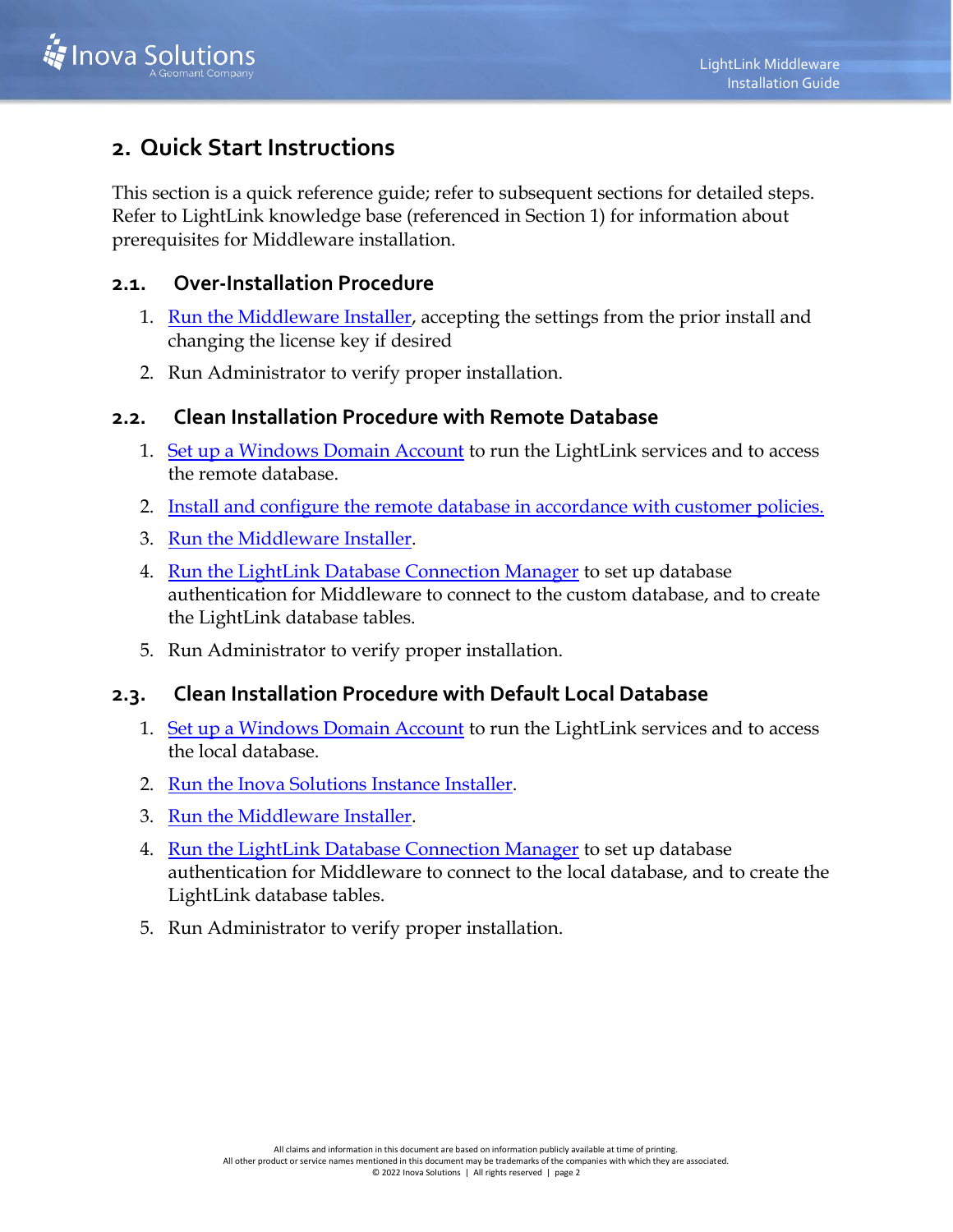# <span id="page-5-0"></span>**3. Over-Installation Procedure**

#### **ATTENTION LIGHTLINK PRE-5.7**

Upgrading from versions 5.5 and 5.6 requires first upgrading to version 5.7; refer to the *LightLink 5.7 Middleware Installation Guide*. Upgrading from versions prior to 5.5 is not automated; the *Inova LightLink Migration Process Solution Guide* discusses options for migrating configurations from versions prior to 5.5.

To perform an over-install of LightLink Middleware, you will:

- 1. Run the LightLink Middleware Installer in interactive or silent mode, accepting the settings from the prior install and changing the license key if desired. See further installation instructions:
	- Prerequisites: LightLink knowledge base (referenced in Section [1\)](#page-3-0)
	- Interactive Install Instructions: [Appendix A](#page-10-0)
	- Silent Install Instructions: [Appendix](#page-11-0) B
- 2. Run LightLink Administrator to verify proper installation.

When upgrading LightLink Middleware to version 5.8 you do not need to run the LightLink Database Connection Manager; the LightLink Middleware Installer will run it in the background.

Any LightLink Supervisor Applications installed on the same server must also be upgraded to version 5.8 or newer.

*Note that an over-installation does not change the SQL Server version or authentication method.*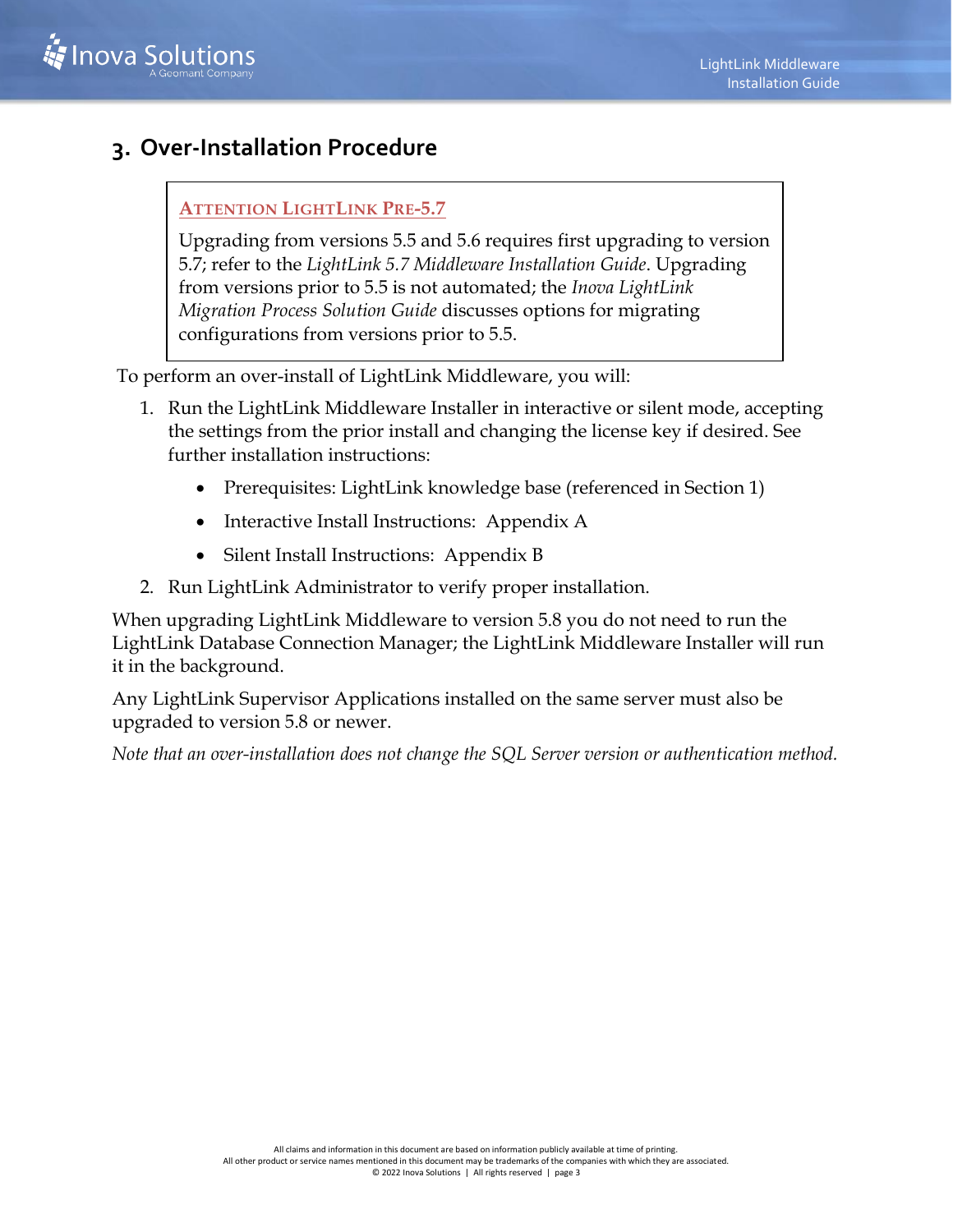# <span id="page-6-0"></span>**4. Clean Installation Procedure**

*This scenario covers installing LightLink Middleware onto a server that does not have any previously installed LightLink products installed.*

## <span id="page-6-1"></span>**4.1. Set up a Windows Domain Account**

Set up a Windows Domain Account to run the LightLink Services and to access the database.

Note the following details regarding the Windows Domain Account, the database, and LightLink Services:

- If the database is the local default, the installation software handles configuration as long as the Windows Domain Account is used to run the Inova Solutions Instance Installer and the LightLink Database Connection Manager in the steps in Section [4.4.](#page-8-0)
- If the database is remote, you will be directed to configure the remote database for this Windows Domain Account.
- In either case, you will need to use this Windows Domain Account to run the LightLink Database Connection Manager, LightLink Administrator, and Security Manager applications.

## <span id="page-6-2"></span>**4.2. Configure Database**

## <span id="page-6-3"></span>4.2.1. Remote Database (Customer Provided)

The customer must provide remote database configured to meet minimum specifications; for more information refer to the *Inova LightLink Middleware Remote Database Solution Guide.*

## <span id="page-6-4"></span>4.2.2. Default Local Database (with Inova Solutions Instance Installer)

The Inova Solutions Instance Installer installs and configures the Microsoft SQL Server 2012 Express edition for use with the Inova Display Connector Service and/or LightLink Middleware. This installer invokes the Microsoft SQL Server Express 2012 setup program with parameters that configure the instance for both the InovaMessaging and LightLink databases.

#### **ATTENTION**

The Inova Solutions Instance Installer will require User Account Control (UAC) permissions, and can be launched either from an Administrator Command Prompt or by double-clicking the installer file in Windows Explorer. Make sure you are logged in with the Windows Domain Account for running LightLink services before running the installer.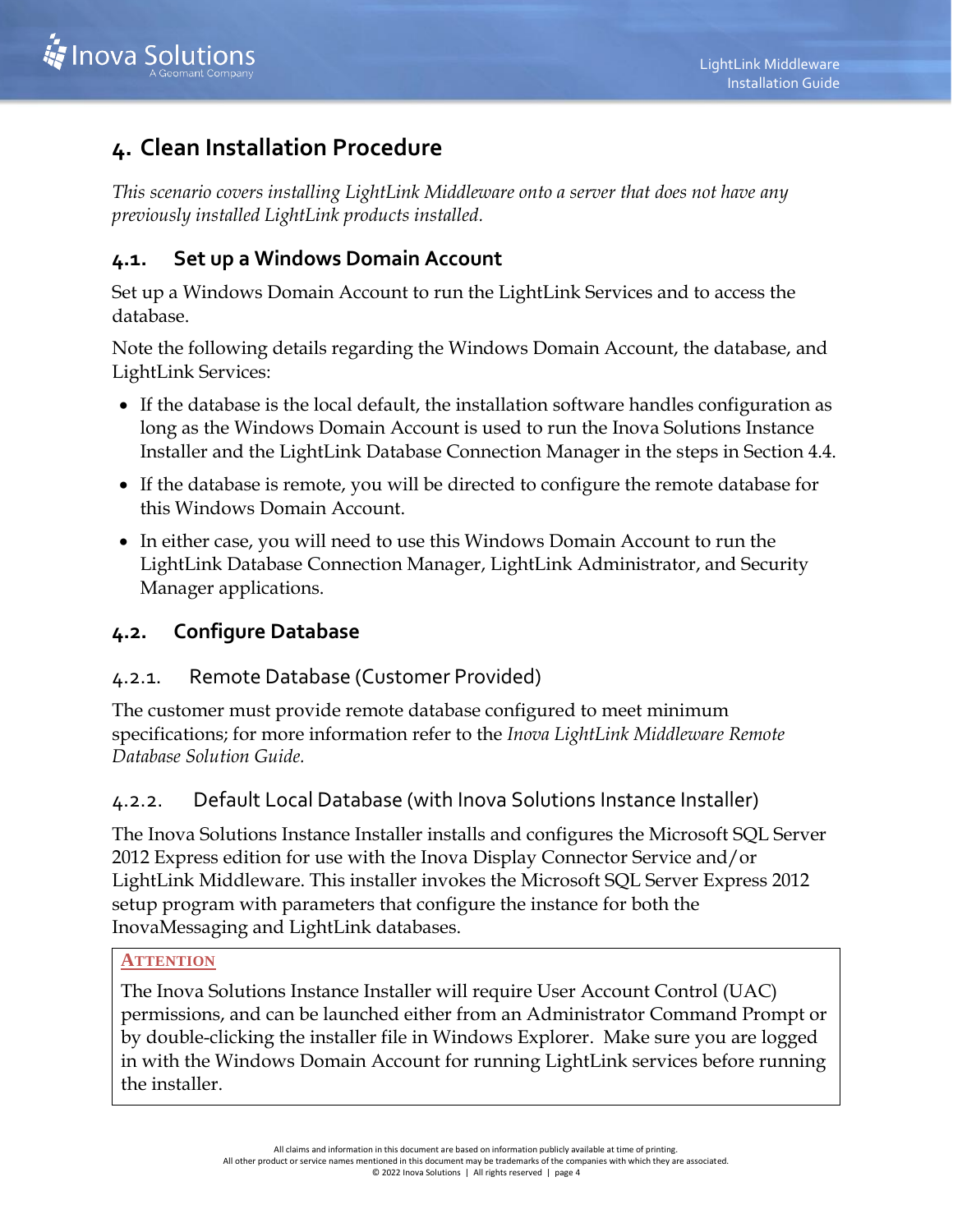

Complete the following steps to run the Inova Solutions Instance Installer:

- 1. Copy the Inova Solutions Instance Installer to the target server. Verify that you have also downloaded the SQL Server subdirectory containing a Microsoft SQL Server 2012 Express Edition installer that will be called automatically as part of the process.
- 2. Run the Inova Solutions Instance Installer and click on the button labeled *Create Database Instance*. The installer will prompt for the install location.
- 3. In a successful installation, you will receive notification that the Install and Configuration was successfully completed. If the installation fails, review the log files in the following two locations:

The Inova Solutions Instance Installer log files in the following location:

%cd%\logs

*Inova Installer log files can be found in the log folder from which it was run. Note that %cd% means the current directory.*

The SQL Server install logs in the following location:

%Program Files%\Microsoft SQL Server\110\Setup Bootstrap\Log

#### <span id="page-7-0"></span>**4.3. Run the Middleware Installer**

When installing LightLink Middleware, one must choose the role as Primary or Secondary; only one Primary middleware server is designated as primary, and that server must be the first one on which the LightLink Database Connection Manager is run.

The Inova Solutions LightLink license key is required to install LightLink Middleware on the Primary server.

Refer to the following sources for more detailed instructions:

- Prerequisites: LightLink knowledge base (referenced in Section [1\)](#page-3-0)
- Interactive Install Instructions: [Appendix A](#page-10-0)
- Silent Install Instructions: [Appendix](#page-11-0) B

For a remote database set up with Windows Authentication, the middleware applications must run as the user account set up in section 4.1, or as any other user account with commensurate privileges. This applies any secondary server to which access to the database must be through Windows Authentication, as well as to a primary server accessing a remote database with Windows Authentication. To do so, the log on information for the Inova Application Launcher service must be set to use that user account.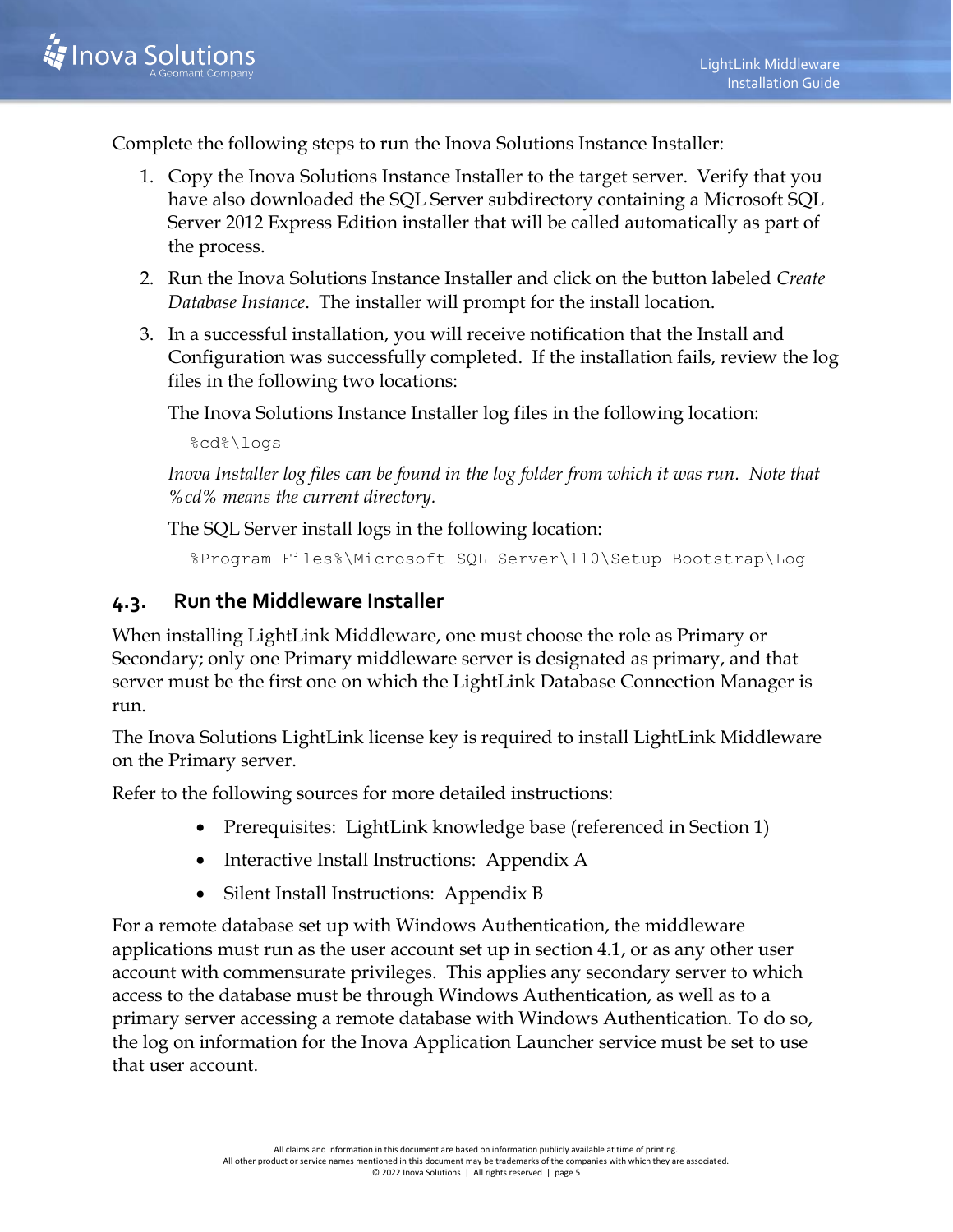- 1. In the Windows Services Administrative Tool, open the properties dialog for the Inova Application Launcher service.
- 2. In the Log On tab, specify the credentials for the user account set up in section 4.1, and click *OK*.
- 3. The Database Connection Manager tool will restart the LightLink middleware applications, but if not being run, then run the clean\_restart batch command script from the Inova Solutions/core/bin folder.

## <span id="page-8-0"></span>**4.4. Run the LightLink Database Connection Manager**

The LightLink Database Connection Manager specifies for LightLink Middleware the connection properties to access the LightLink database. This tool also creates the database tables used by LightLink Middleware, updates the database if needed during an upgrade, and provides a means for emptying the database.

*Note that the Primary Middleware server must be the first Middleware server on which the LightLink Database Connection Manager is run.*

#### **Complete the following steps to run the LightLink Database Connection Manager:**

*Note that that the tool has a command line version described in [Appendix](#page-13-0)* [C](#page-13-0) *if required for silent installations.*

- 1. Verify that you are logged in with the Windows Domain Account for running LightLink services before starting the Database Connection Manager.
- 2. Start the Database Connection Manager from the Start menu under:

Inova Solutions\LightLink Middleware\LightLink Database Connection Manager

3. For a local default database installation, accept the default settings.

For a remote database installation, enter the connection details for the remote database.

4. Click the *Test* button to verify that the parameters specified are sufficient to access the database.

The results of the test are provided in the Connection Status Information panel of the tool.

5. Click the *Apply* button to set the parameters for LightLink Middleware.

Confirm that you want to restart LightLink. At this point the tool will set the connection parameters, create the database tables, and restart the LightLink Middleware server applications.

*For a new install, it is important to note that LightLink Middleware will not be operational until the LightLink Database Connection Manager has been run.*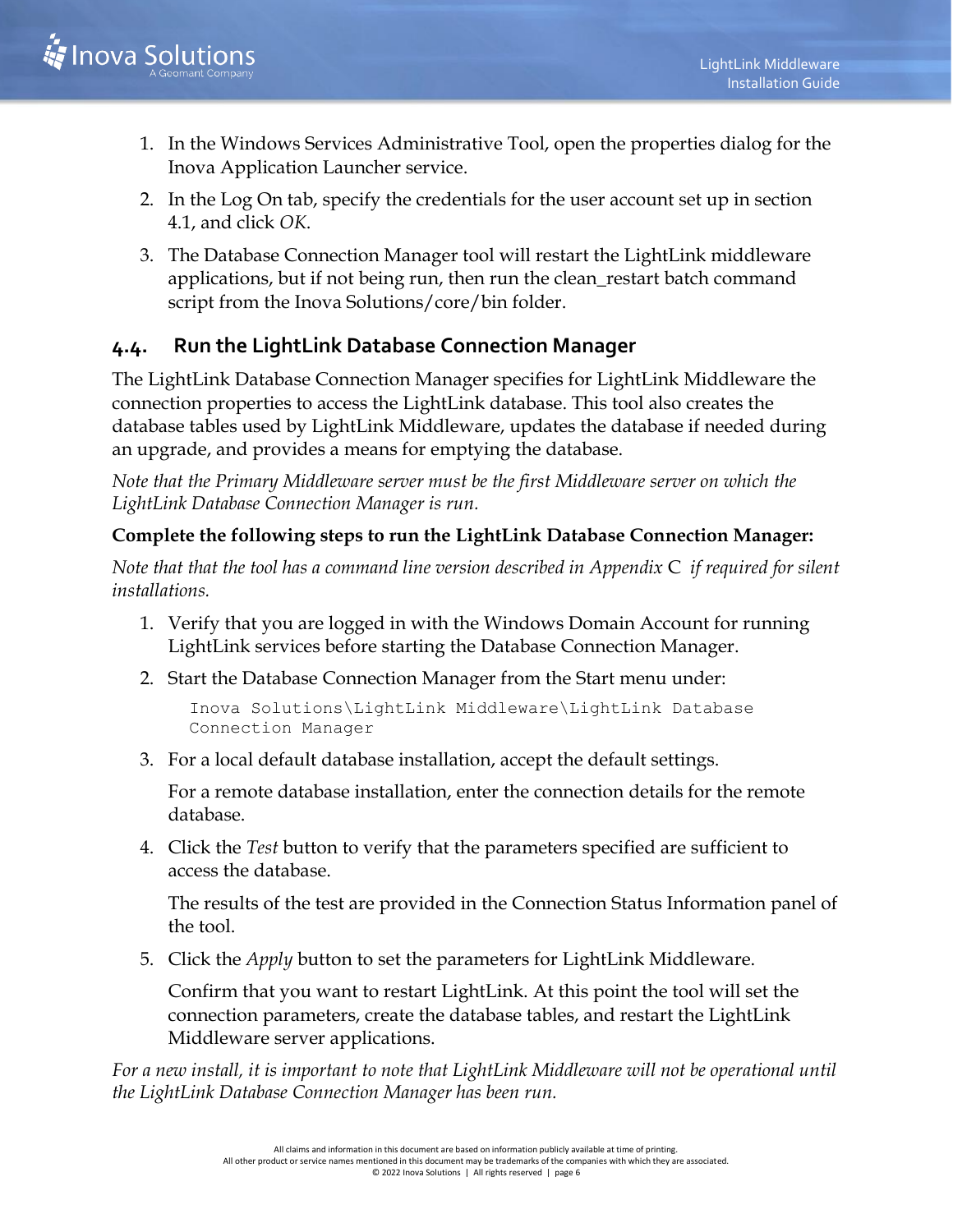

#### <span id="page-9-0"></span>**4.5. Verify Proper Installation**

Once you have completed the installation process, you should run LightLink Administrator to verify proper installation.

- 1. Ensure that you are logged in with the Windows Domain Account for running LightLink services.
- 2. Run LightLink Administrator to verify proper installation.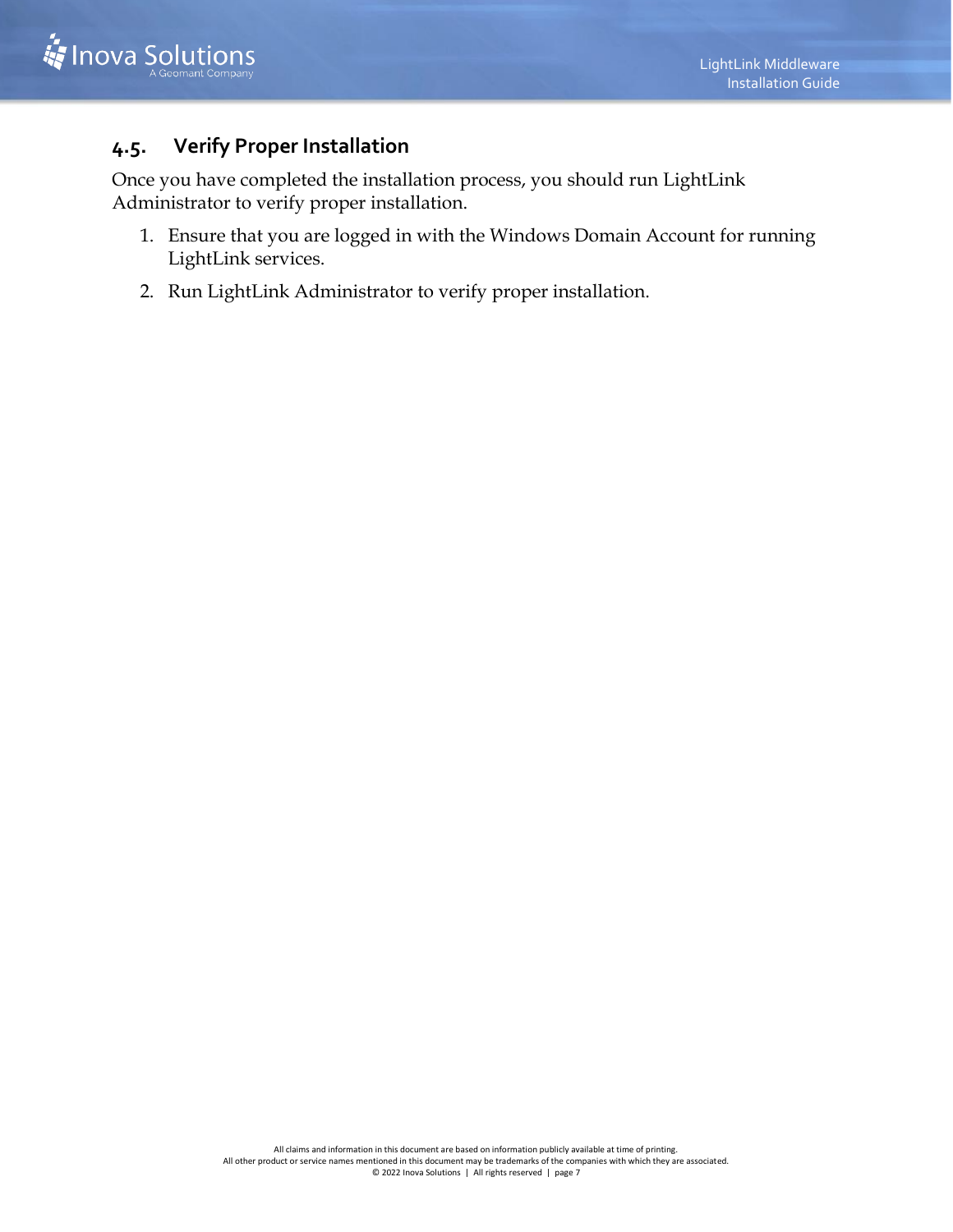# <span id="page-10-0"></span>**Appendix A – LightLink Middleware Interactive Install**

- 1. *Note: For an upgrade install, some settings will be disabled because they cannot be changed on upgrade.* Run the LightLink Middleware Installer, lightlink\_server\_setup.exe.
- 2. Click through the Welcome page and License Agreement screens, choosing the appropriate options.
- 3. Select the type of server: Primary or Secondary. Primary Server is the default choice; click the button for Secondary Server if desired. (This choice is not selectable for an upgrade installation, but it will show the current setting.)
- 4. Click the "Change…" button to select the desired folder into which the Middleware files will be installed. Click *Next*.
- 5. If you selected Primary Server, enter the Organization and Customer Location as well as the LightLink System ID and License Key
	- a. The Customer Information screen appears, with the Organization and Customer Location pre-populated from the Windows registry or from prior installs. If desired, change the Organization and Customer Location. Select *Next*.
	- b. The License Key screen appears. Enter the LightLink System ID and License Key. The license keys for version 5.8 are compatible with version 5.5 through 5.7 license keys. Select *Next*.
- 6. Click *Install* to run the installer. It may take a few minutes to complete the installation process. If the installation fails, review the log files in the following location:

```
%install_dir%\Inova Solutions\core\logs
```
7. Click the *Finish* button to exit.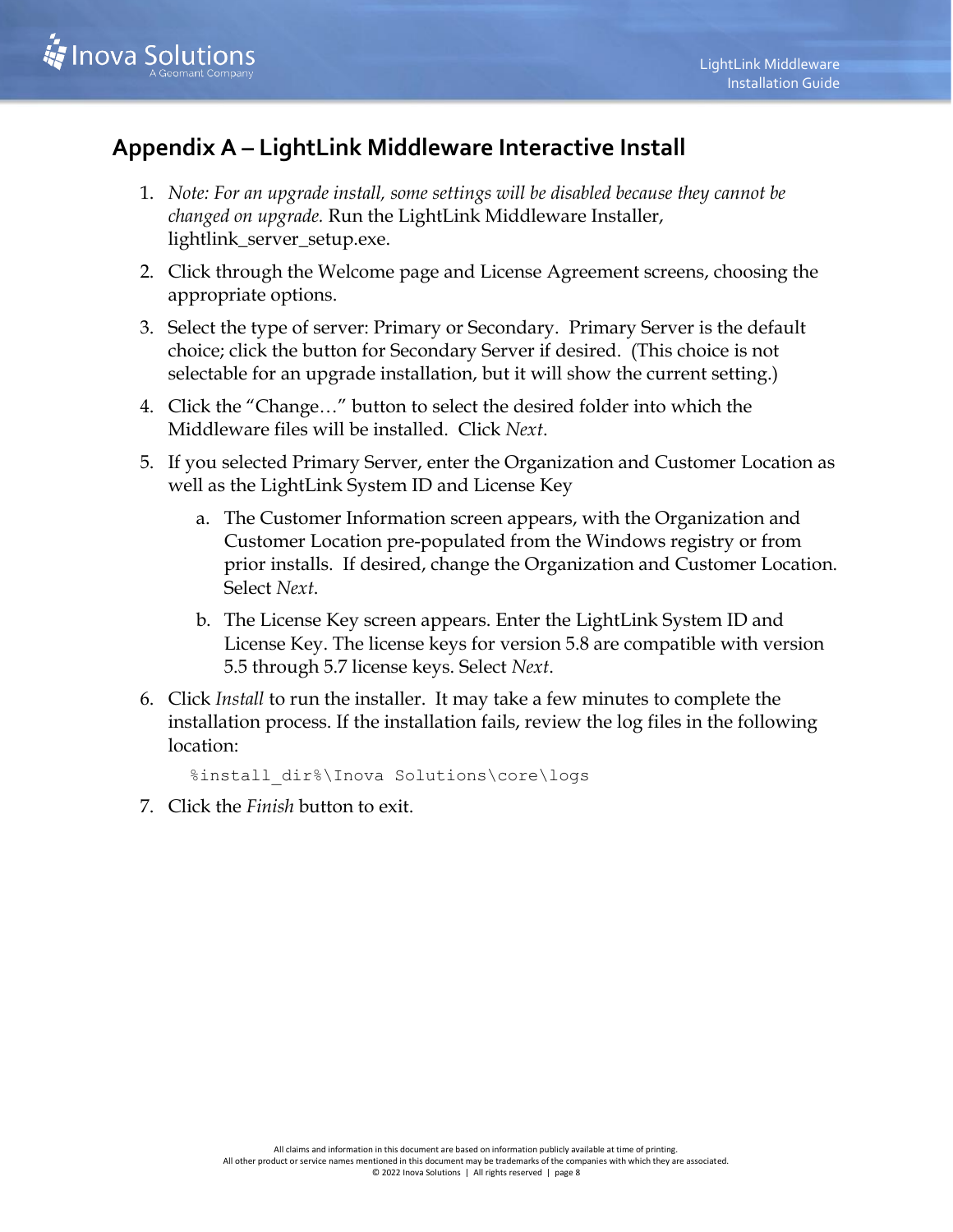

# <span id="page-11-0"></span>**Appendix B – LightLink Middleware Silent Install**

#### <span id="page-11-1"></span>**Additional Prerequisites for Silent Installation**

• The Inova License Key must exist on the target host prior to invoking a silent install. The License Key must be specified in a file named InovaLicenseKey.ini, located in the folder:

%PROGRAM\_FILES%\Inova Solutions\msi\

• The license key file is in "INI" file format and has the following contents

```
[Key]
ServerID={Server ID}
License={License Key}
```
## <span id="page-11-2"></span>**Description**

The LightLink Middleware installer can be run in silent mode to facilitate "push" mechanisms of installing the LightLink Middleware. Silent mode can only be invoked via the command line and requires two parameters: the "/S" qualifier to tell the setup program to run silently, and the "/qn" as a parameter passed to the installation program (the Microsoft Installer, MSI) to tell it to run quietly with no feedback.

When run in silent mode there is no feedback except for an exit value returned to the invoking application. Currently the only values that the MSI should return are 0 for successful install, and 1603 for fatal error during installation. Please refer to [Appendix E](#page-15-0) to learn how to investigate installation errors.

Please refer to the LightLink knowledge base (referenced in Section [1\)](#page-3-0) for detailed information about prerequisites. Notes that all prerequisites except C++ Visual Studio 2005 should already be on most systems; the C++ redistributable cannot be provided by the installer when it is running in silent mode.

## <span id="page-11-3"></span>**LightLink Middleware Installer Properties**

The LightLink Middleware installer properties for both the primary and the secondary installation options and the values that can be specified on the command line, are:

- **ROLE** specifies the role of the server. For this required property, the options are PrimaryServer or SecondaryServer.
- **INSTALLDIR** allows installer to override the default "C:\Program Files\Inova Solutions" location on disk. Note that this optional property cannot be overridden on upgrades. To include space characters in the location (e.g., "Program files\my DIR") the location must be specified with quotes. Because the property is part of the  $\sqrt{v}$  qualifier, which is already within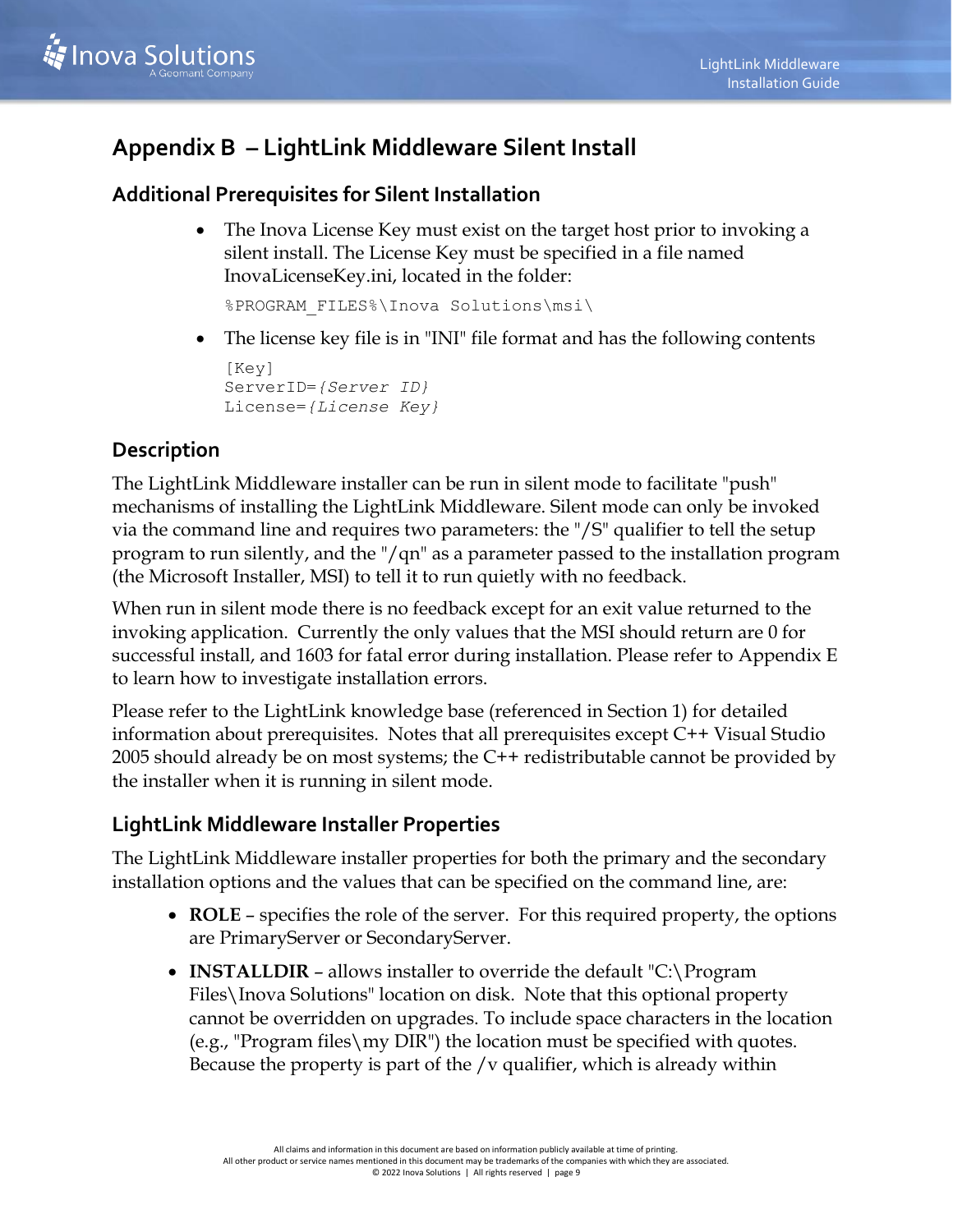quotes, the "escape" sequence  $(\nabla)$  is required so the /v qualifier does not terminate prematurely. This example shows the proper syntax:

```
lightlink server setup.exe /S /v"/qn
ROLE=PrimaryServer NAME=Inova LOCATION=USA 
INSTALLDIR=\"C:\Program Files\MyDir\""
```
For the primary server role, the following properties and values apply:

- **NAME** sets the customer's company name, which is used as the name of the root node for the LightLink device and data field listings and also appears in the "About" dialog of the LightLink client applications. This property is required for an initial install. If this is not specified for an upgrade install, then the name is retrieved from the prior install.
- **LOCATION** sets the customer's location, a string that appears in the "About" dialog of the LightLink client applications. This property is required for an initial install; if this is not specified for an upgrade install, then the location is retrieved from the prior install.

For the secondary server role, no additional properties are required.

## <span id="page-12-0"></span>**Format**

Use the following format to install LightLink Middleware from the command prompt: lightlink server setup.exe /S /v"/qn Property=Value Property2=value2" *Note that there is no space after the /v and the double-quote in the above format.*

1. Example 1: The command below performs a Primary Server silent install of LightLink Middleware, accepting defaults for parameters not specified on the command line. It shows how to specify multiple parameters (separated by spaces, all within the same set of quotation marks after the /v option):

```
lightlink_server_setup.exe /s /v"/qn Role=PrimaryServer
Name=Inova Location=USA"
```
2. Example 2: The command below installs a Secondary Server at a custom installation directory:

```
lightlink server setup.exe /s /v"/qn
Role=SecondaryServer INSTALLDIR=\"C:\Program Files\MyDir\""
```
*When specifying an install folder path whose name includes spaces, special escaped double-quote handling is required.*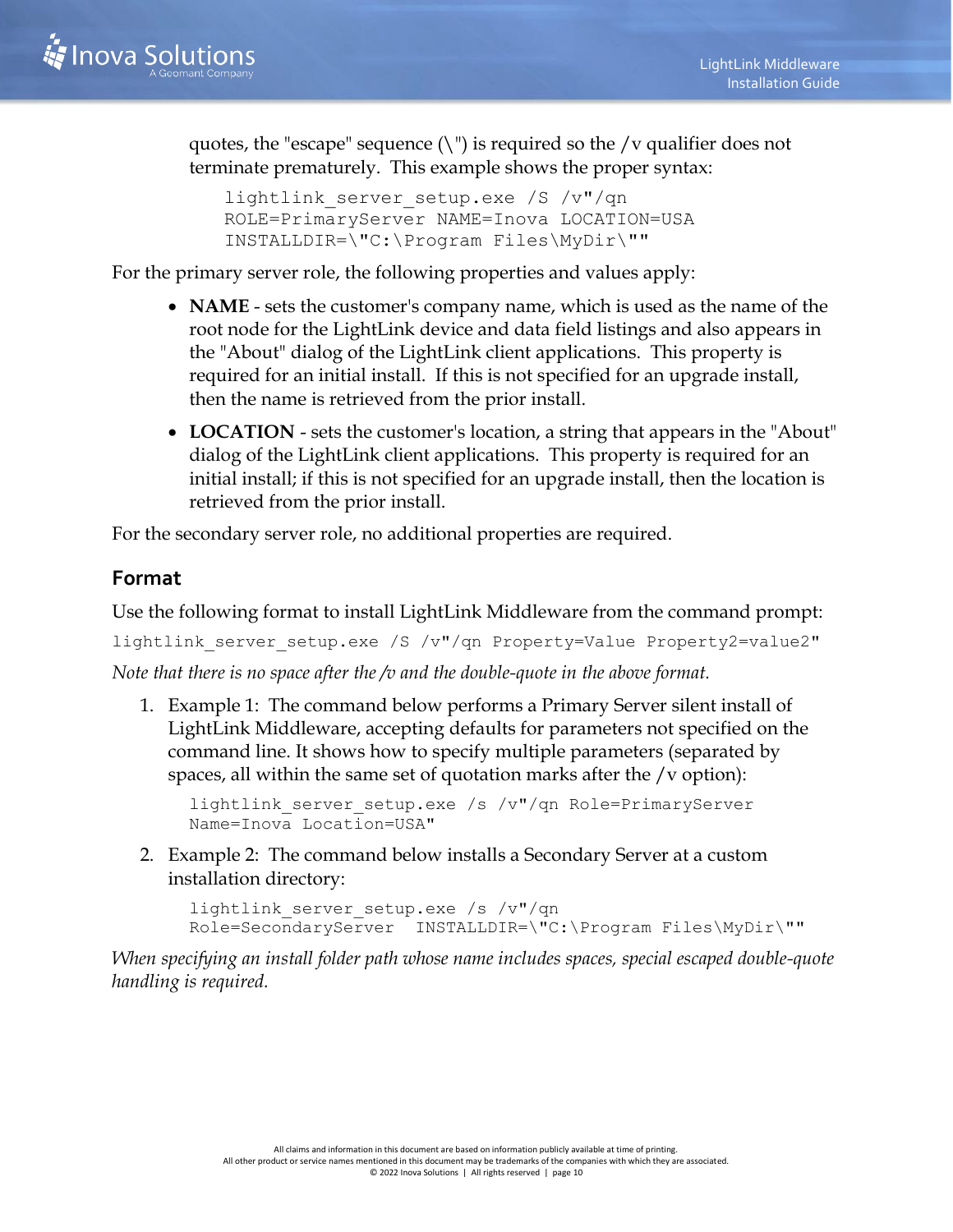

# <span id="page-13-0"></span>**Appendix C – Inova Solutions Instance Silent Install**

1. Launch the Windows Command Prompt (CMD) using right click and select Run as administrator. Change to the directory that contains the Inova Solutions Instance Installer and the SQL Server setup program, and type the following command:

```
InovasolutionsInstanceInstaller.exe -s
```
The installer also accepts an alternate installation location via the command line.

InovasolutionsInstanceInstaller.exe –installdir c:\my\_dir

2. To see all command line parameters, run the Inova Solutions Instance Installer on the command line with the "--help" argument. The installer log file will list all the command line options. The installer log files will be in the following two locations:

The Inova Solutions Instance Installer log files:  $\text{gcd}\$ logs

```
The SQL Server install logs: %Program Files%\Microsoft SQL 
Server\110\Setup Bootstrap\Log
```
3. When invoked without the –s command line parameter, the installer will display progress in your original CMD window, and at some point will open up a second CMD window. Entries into these windows will show the installation progress. The second CMD window will close when the SQL Server install is complete. Do not close this window manually or your installation will abort.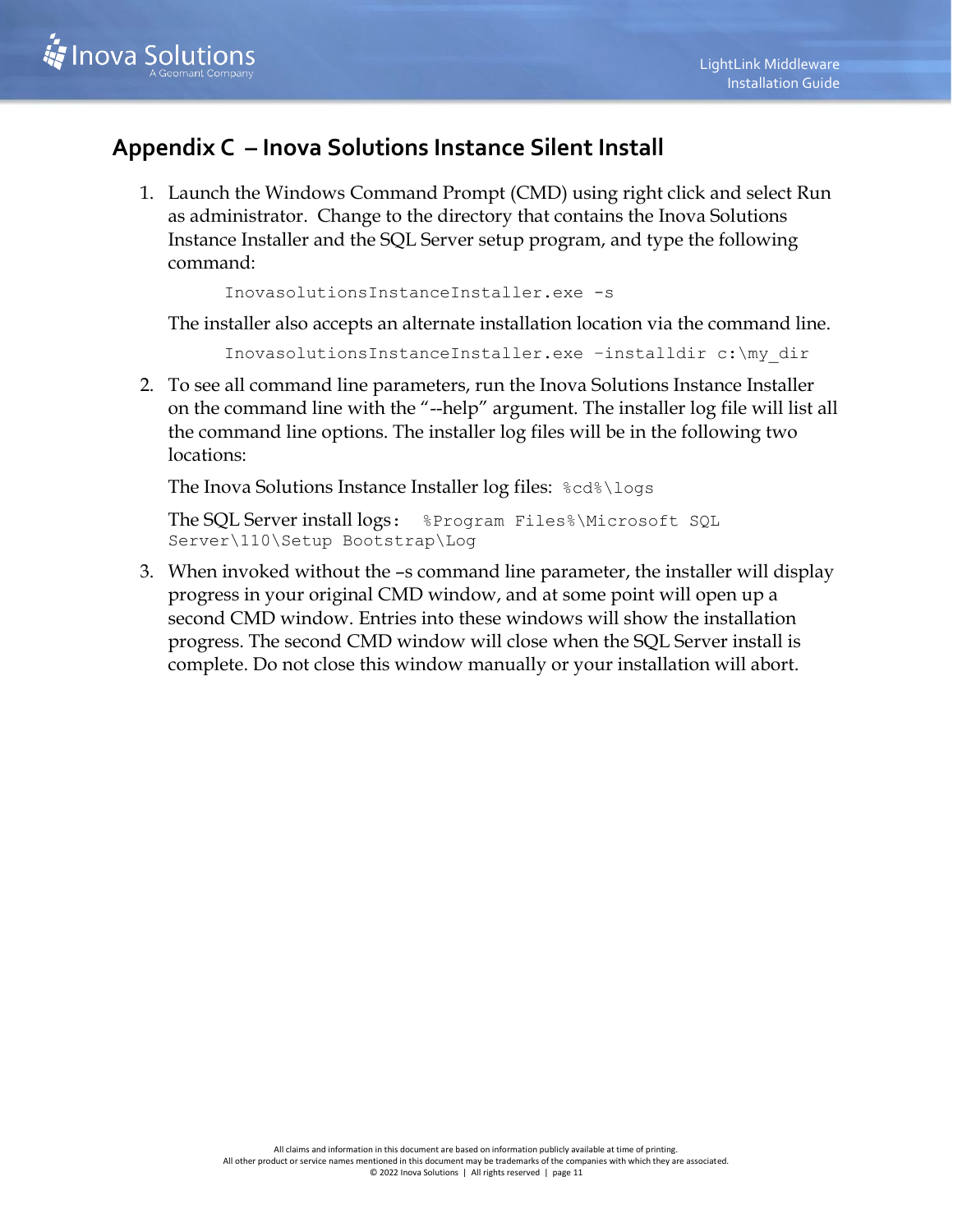# <span id="page-14-0"></span>**Appendix D – LightLink Database Connection Manager Silent Configuration**

LightLink Database Connection Manager is located in the Inova Solutions \Server folder within the install location specified during the Middleware installation. Set your working directory to the location of the tool and run it using this command:

```
LLDatabaseConfig.exe –host=my-db-host –inst=MyInstance –
db=my_db_name –user=DBUser –pass=MyPass4@
```
The command line mode of the LightLink Database Connection Manager allows for the following command line parameters:

| <b>Command</b> | <b>Description</b>                                                   |
|----------------|----------------------------------------------------------------------|
| -host          | The hostname where the database instance resides                     |
| -inst          | The name of the database instance                                    |
| $-db$          | The name of the database                                             |
| -user          | The username of the SQL Server account                               |
| -pass          | The password for authenticating the SQL server account               |
| -deny          | The default access rights mode is set to "grant" when this parameter |
|                | is not specified                                                     |

*Note: In command line mode, you must provide the –host and –inst and –db parameters. The – user and –pass parameters are used to specify SQL authentication; when these parameters are not provided, the database connection is set up for Windows Authentication.*

When the –deny parameter is not provided, the default access rights mode is set to *grant*; when it is provided, the default access rights mode is set to *deny*. The default access rights mode determines whether LightLink users can see configured output channels, display groups, and devices by default or cannot see them by default.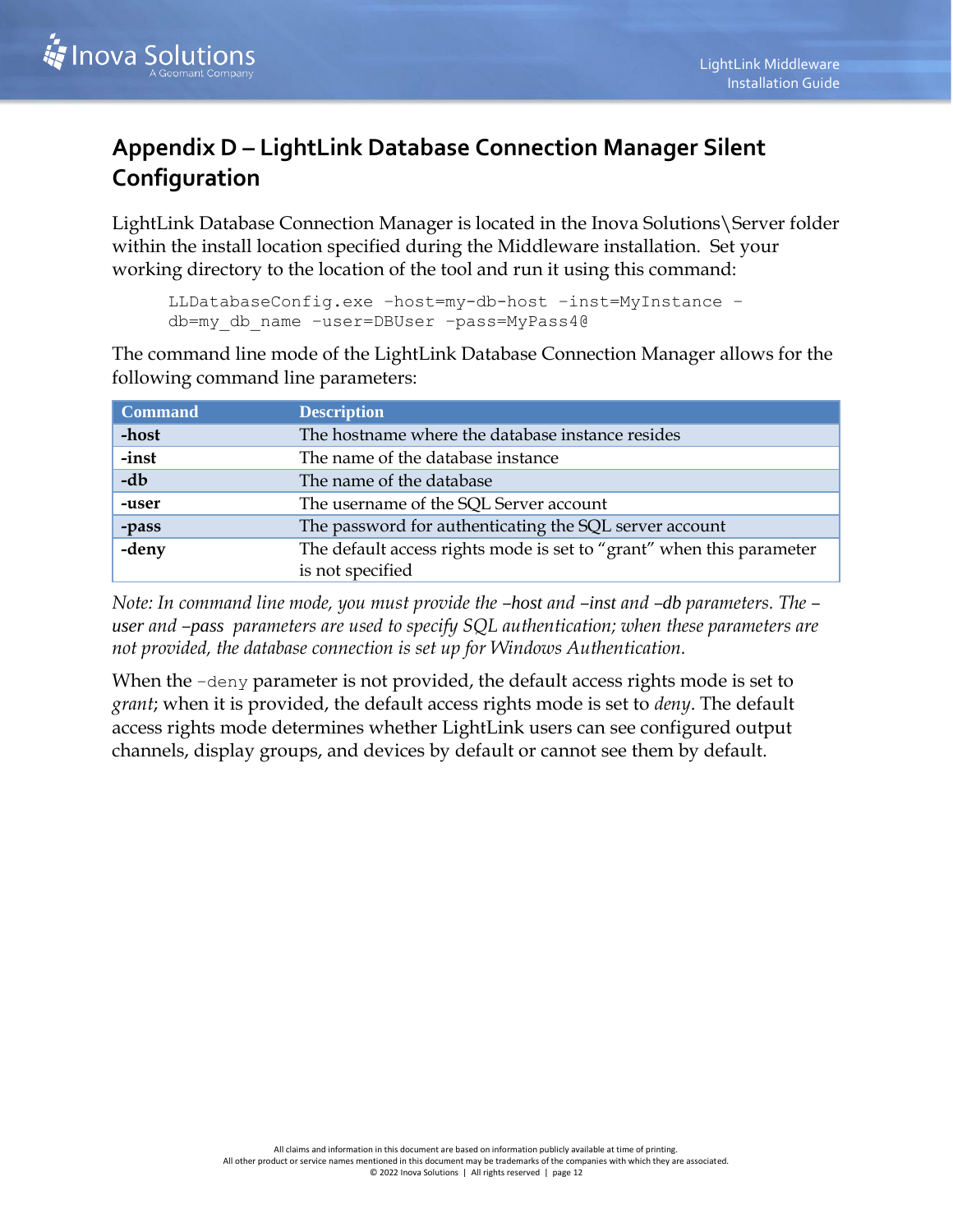

# <span id="page-15-0"></span>**Appendix E – Troubleshooting**

#### <span id="page-15-1"></span>**Investigating Installation Errors**

There are some instances where you may encounter issues while installing the LightLink Middleware applications. In interactive mode, message dialogs will appear when the following conditions occur, in addition to log file entries. However, during silent installs (commonly also known as *push* installs), these conditions can only be logged to a file.

When a Silent installs fails, it may leave a non-working installation, but because it is silent, it displays no dialogs or evident condition codes. A software distribution application/method ("push" programs like Altiris and Tivoli, or SMS) usually displays the "return code" from the MSI during an install, but limitations of MSI packages prevent Inova from making those condition codes more descriptive.

Currently, a 0 indicates a successful install. The only other known result is a 1603, "Fatal Error during Installation", which should prompt investigation of the following files for the specific cause of the failed install.

- 1. Search the server\_install.log file in the <INSTALLDIR>\core\logs folder, where <INSTALLDIR> indicates the user-specified install directory (which defaults to "C:\Program Files(x86)\Inova Solutions") for the following condition codes:
	- **35:** There is a newer version of the product already installed.
	- **Other:** Other failures of the core and configuration scripts are reported in this log file.
- 2. Search the file <INSTALLDIR>\core\logs\winvisilaunch.log for the following condition codes:
	- **13:** An uninstall of a LightLink product detected that there were other LightLink products existing. The LightLink core will not be uninstalled.
	- **30:** There is an Invalid Client Manager Location; this is not applicable to a Middleware install, but rather for any of the other installers. This can result either from the Client Manager not running at the specified location, a network outage, or from the location not having a Client Manager installed at all.

If the location needs to be corrected for the Desktop Clients, you can "repair" the installation by selecting "Change" and then "Repair" from the Add/Remove Programs dialog for the Inova Desktop Clients application. Then enter the correct location in the Client Manager Location dialog.